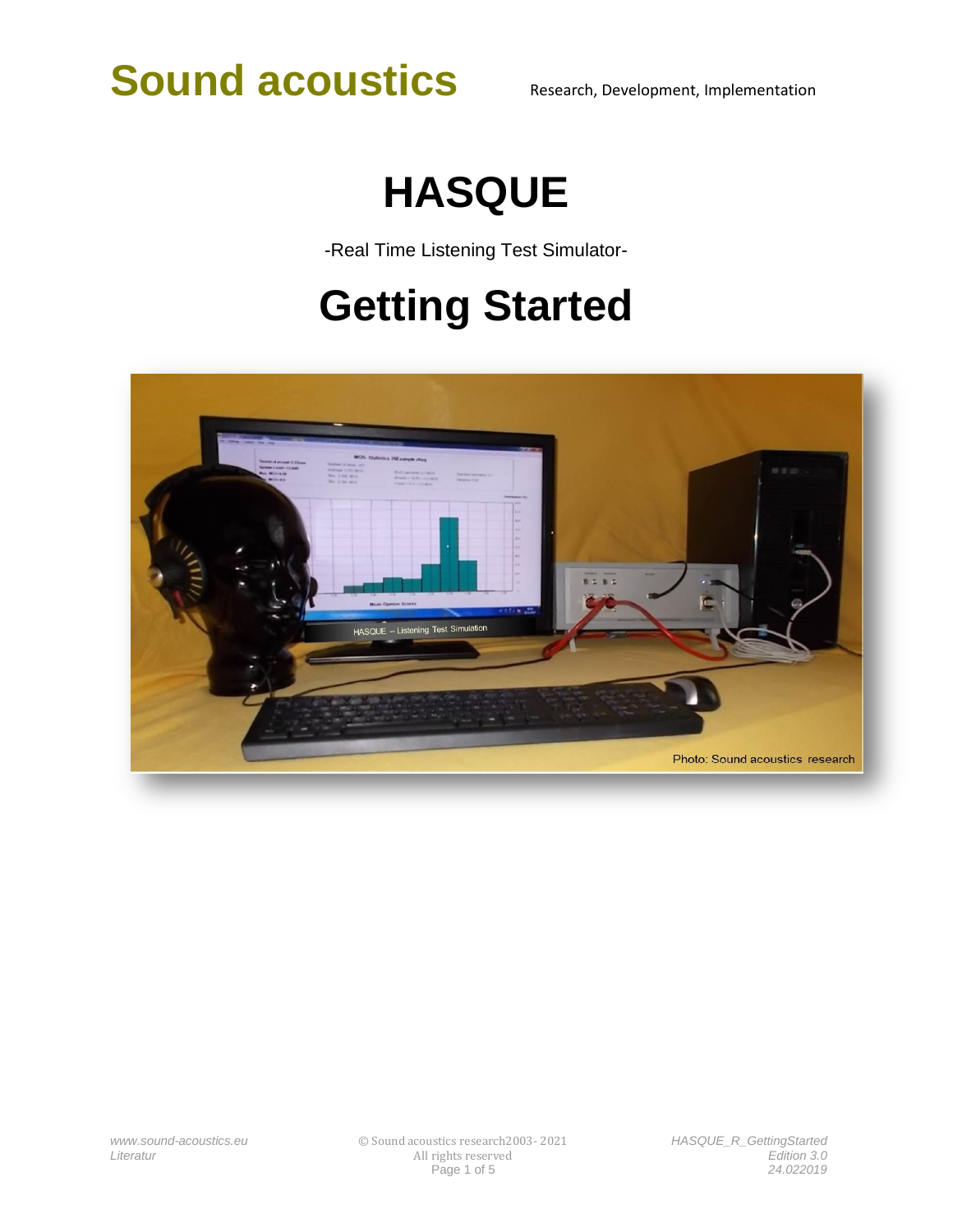# **Sound acoustics**

### **Content**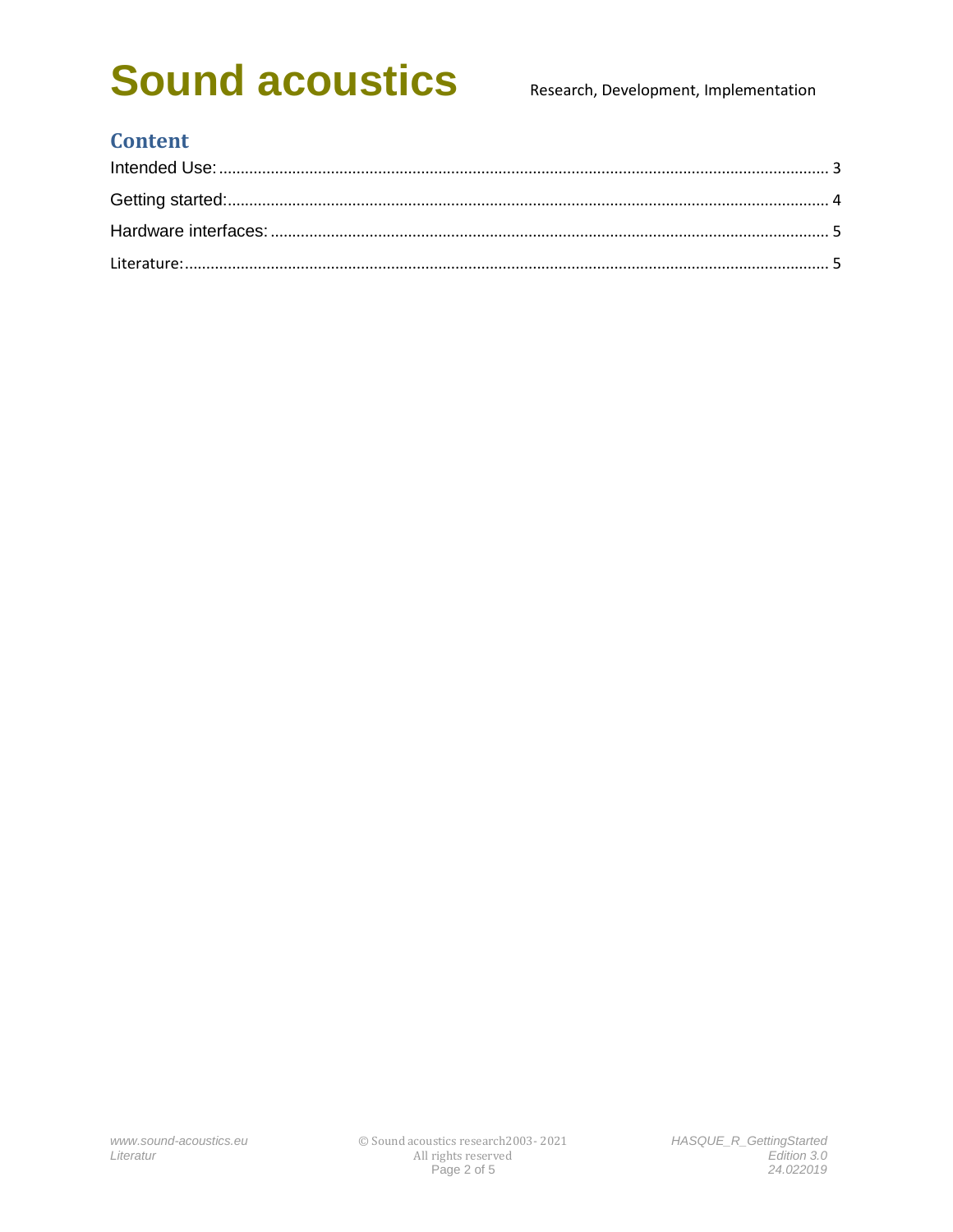#### <span id="page-2-0"></span>**Intended Use:**

HASQUEr (**H**earing **A**dequate **Q**uality **E**valuation for **r**eal time) is a real time listening test simulator with two bi directional symmetric analogue interfaces for speech quality evaluation.



**Figure 1: System arrangement for terminal tests**

HASQUEr is consisting of high quality analog to digital converters with 24 Bit resolution operating at 48 kHz sample rate.

The quality evaluation is based on the HASQUE® principle which compares the output signal with the input signal of the system under test by hearing adequate functions in the digital sampled domain. The quality measure indicates the objective **M**ean **O**pinion **S**cores according to ITU standards on the five point MOS scale with Excellent  $= 5$ , Good  $= 4$ , Fair  $= 3$ , Poor  $= 2$ and Bad = 1. The HASQUE principle takes individual frame conditions of an application (MOS scaling and range, wideband, narrowband, listening loudness and the threshold of acceptance) into account and hence can be adapted to a large field of applications.

The preset of the listening test frame conditions is determined for narrowband evaluation (300…3400Hz) and correct scaling of the MOS range between -0.5 and +4.5, following the scale of the ITU-T P.862 recommendation.

Detailed information is available in the online help of the HASQUE software.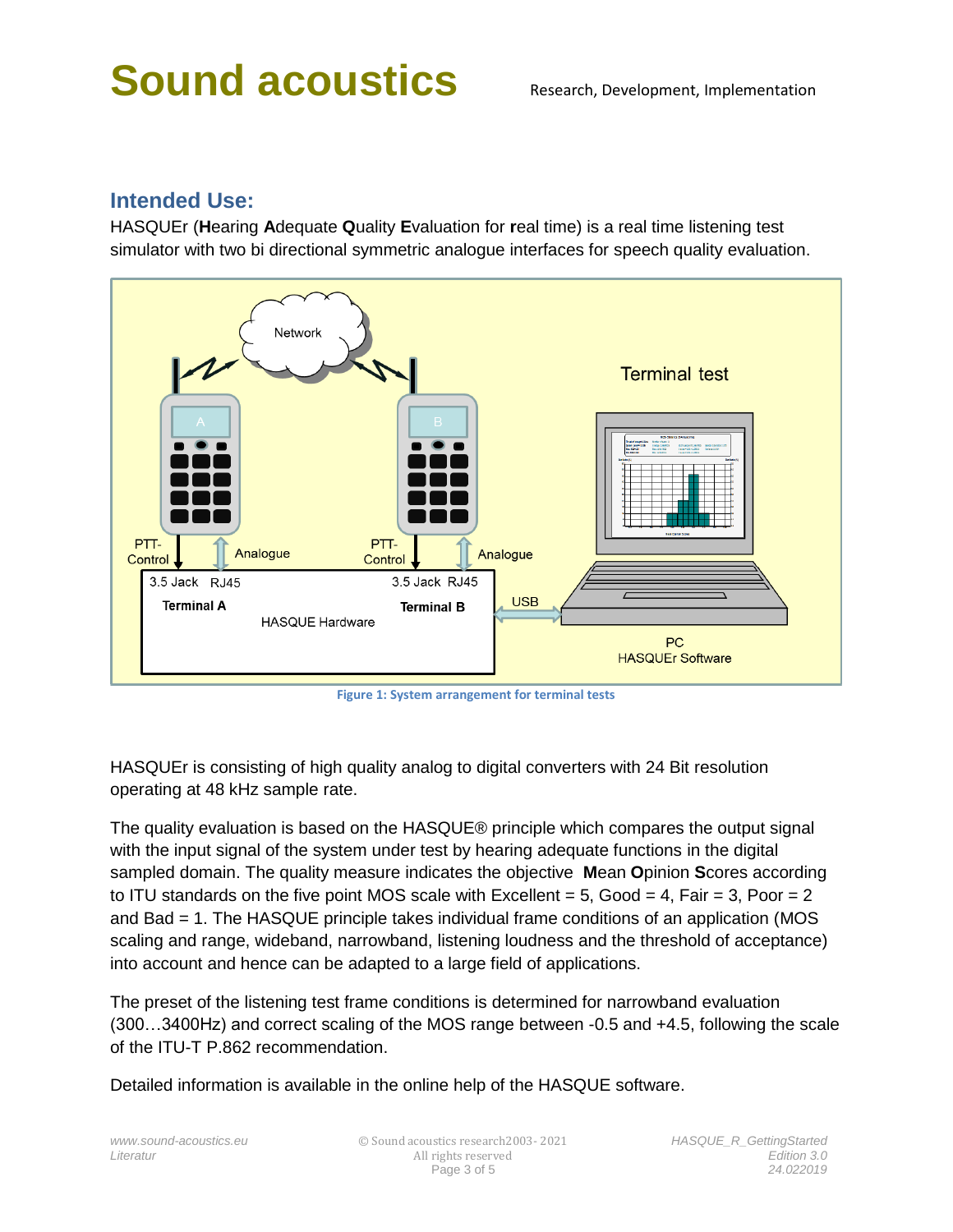### <span id="page-3-0"></span>**Getting started:**

- 1. Download the setup program for your purchased HASQUE product from the customer download area, [www.sound-acoustics.eu](http://www.sound-acoustics.eu/) "Downloads". The installation programs are designed for Windows operating systems (W7…W10).
	- a. Select the right setup program HASQUEx (x stands for r, r\_p or w dependent on the ordered product) with the right mouse button and select "Save as "or "Save file" onto the local memory disc of our PC
	- b. Extract there all files with the password you received from Sound acoustics and start the extracted installation program.
- 2. The measurement system starts automatically with the last installation step. As this is the first time you start HASQUEx, a "Husky" wizard opens and leads through necessary steps for the installation of needed hardware drivers, asks to carry out necessary settings, prepares add on features or creates reference files for any add on license as e.g. for PESQ if desired.
- 3. A first functional real time test can be carried out with the aid of the menu item "Control/Start Hardware Test" or short Ctrl+Alt+F5. This test should be carried out with a RJ45 loop cable between terminal A and B according to figure 2 and is useful to prove the functionality of the HASQUE measurement system interfaces.





- 4. HASQUE products can be started after installation providing a limited set of functions. A real evaluation of test cases requires however a license key. Any program start without license key opens a registration dialog box asking for the license key. Please copy the indicated reference number and send this number to contact@sound-acoustics.eu.
- 5. You will receive license keys from Sound acoustics research against provided reference numbers to be copied into the corresponding edit window of the registration dialog box.

The HASQUE program includes an online help, which can be accessed with pressing the F1 key. In any case we are to your disposal, if you need support. In this case don't hesitate to contact help@sound-acoustics.eu.